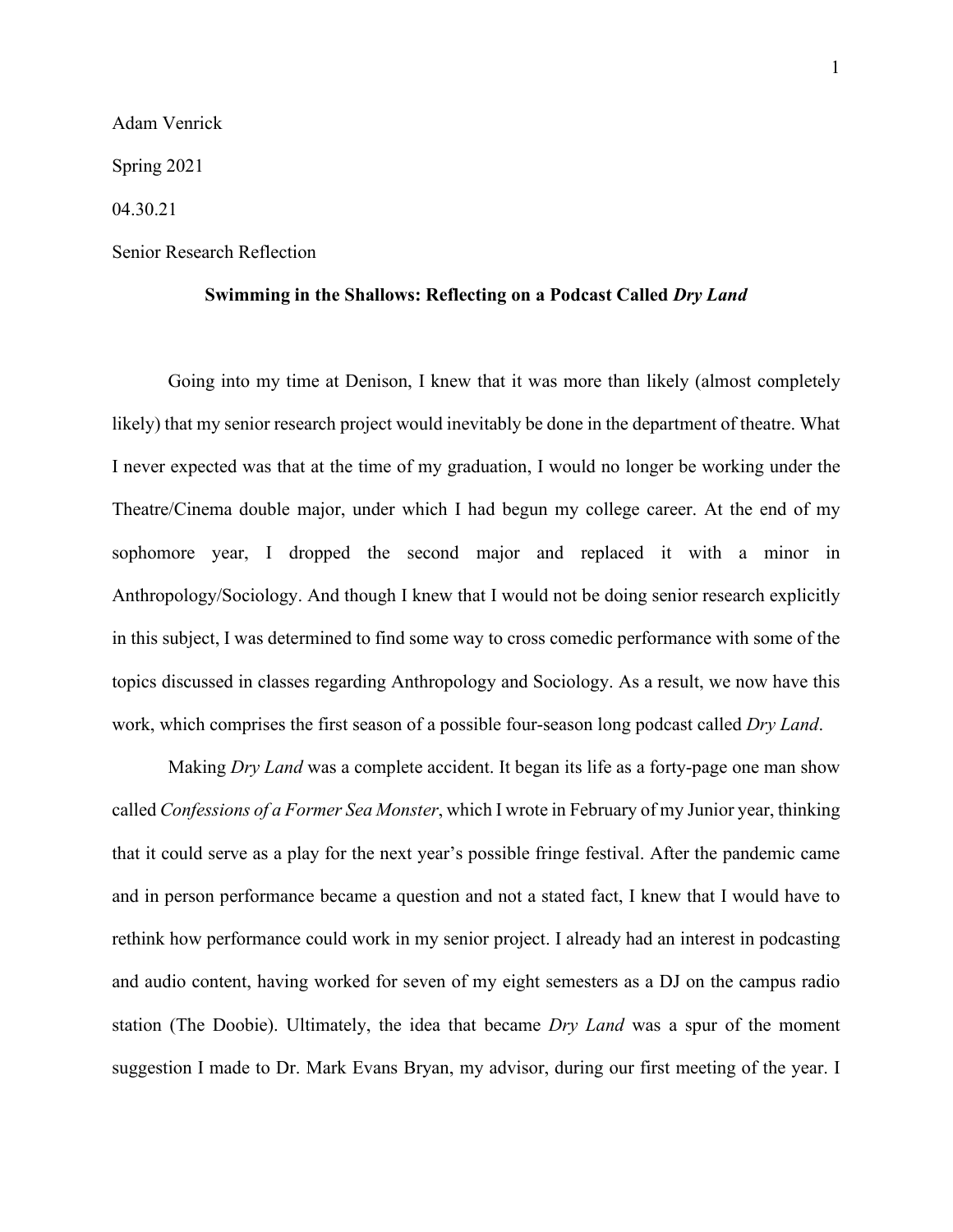pitched it as a "podcast about a person who started life as a sea monster and now lives among humans." And then I added: "It might also be a musical. We'll have to see."

*Dry Land* was not the only idea I had intended to pitch to Dr. Bryan that day, but it was the only one we talked about and by the end of our meeting, I knew it was the project I could devote my senior year to. And so I began work.

*Dry Land* as it is today is a twice-monthly podcast (every other Saturday) which began with a double-episode season premiere on October 17, 2020. It is narrated by and follows the life of one Will Hughes, a young man who, as a baby, was turned into an amphibious fish monster due to reckless cosmetic experimentation, and who is turned back into a human as an adult. Will is enrolled in a college and has his life financed by the company responsible for all this as a form of silencing and is forced to begin to connect with the outside world. He is guided on this journey by his two friends Jess and Noah (who are guest-voiced by two Denison students/alums Ariel Russell and Ethan McAtee) and his therapist, Dr. Ballard (guest voiced by Vail Artist in Residence Michelle Schroeder-Lowery).

In creating *Dry Land*, I wanted to focus on topics relating to Anthropology, Sociology, Psychology, Philosophy and Religion (in keeping with the liberal arts), all while creating an absurdist college comedy, and blending these topics with genres including sci-fi, horror, romance and magical realism. There is original music in several of the episodes, as I felt that this would be a useful alienation effect, and there are episodes involving a cult of personality forming around an R.A., a search for God in a hospital staffed entirely by incompetant doctors, the existence of a secret government agency comprised of librarians, and the pressures of belonging to a "typical American family" all while staying true to themes of guilt, trauma, institutional abuses, coming of age, the burden of leadership and the all important question of what it is that makes us human. It